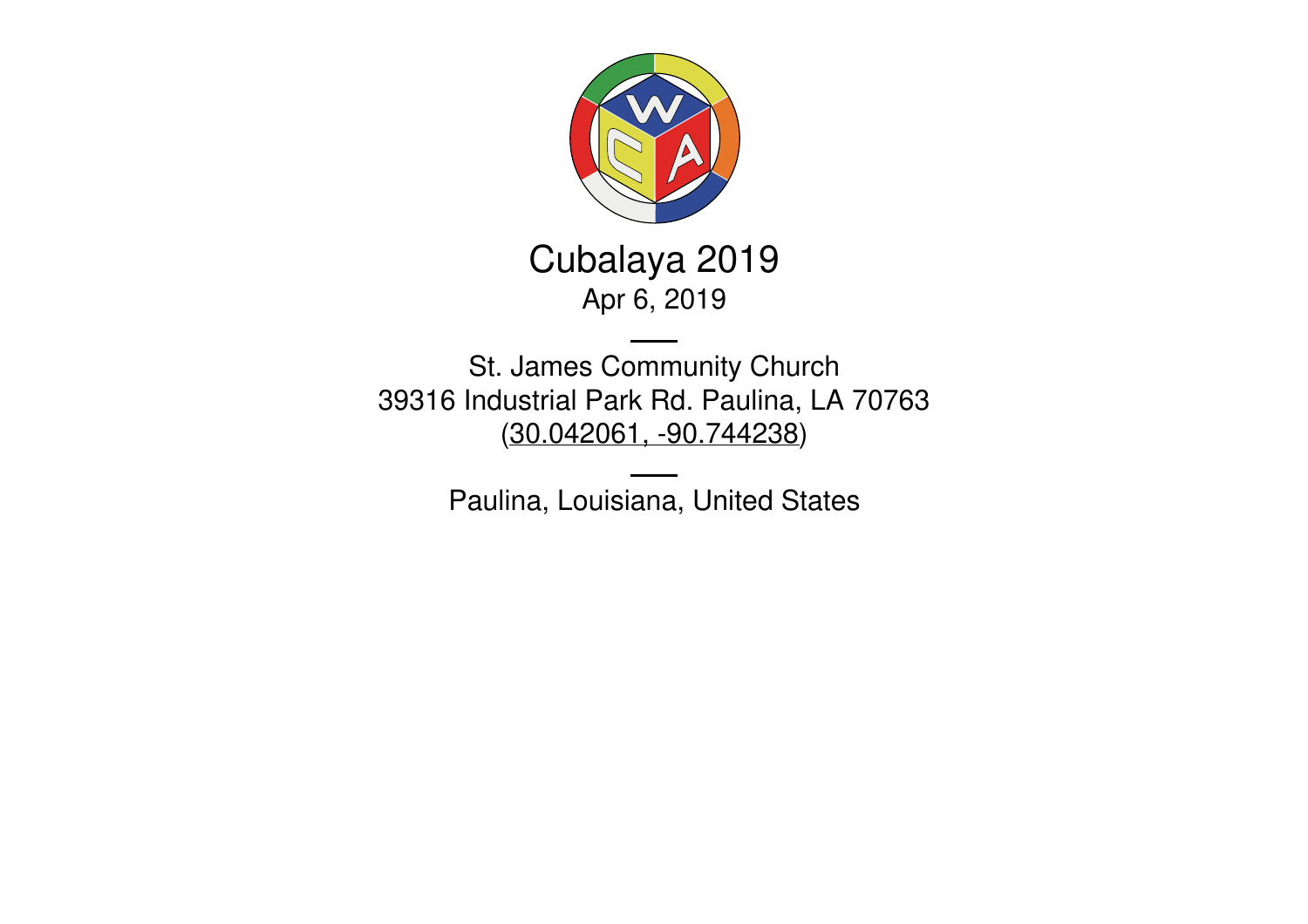## **Events**

| Event                | Round        | Format                       | <b>Time limit</b> | <b>Proceed</b> |
|----------------------|--------------|------------------------------|-------------------|----------------|
|                      | First round  | Ao5                          | 10:00.00          | Top 25         |
| 88<br>n na           | Second round | Ao5                          | 10:00.00          | Top 10         |
|                      | Final        | Ao5                          | 10:00.00          |                |
| $\blacksquare$       | First round  | Ao5                          | 1:00.00           | Top 12         |
| $\blacksquare$       | Final        | Ao <sub>5</sub>              | 1:00.00           |                |
| W                    | First round  | Bo2 / Ao5<br>Cutoff: 2:30.00 | 5:00.00           | Top 5          |
|                      | Final        | Ao5                          | 5:00.00           |                |
| <u> </u>             | Final        | Bo1                          | 1 hour            |                |
| ji<br>Ö              | Final        | Bo2 / Ao5<br>Cutoff: 1:00.00 | 2:00.00           |                |
|                      | First round  | Ao5                          | 1:00.00           | Top 12         |
| $\frac{1}{\sqrt{2}}$ | Final        | Ao5                          | 1:00.00           |                |
|                      | First round  | Ao5                          | 1:00.00           | Top 12         |
|                      | Final        | Ao5                          | 1:00.00           |                |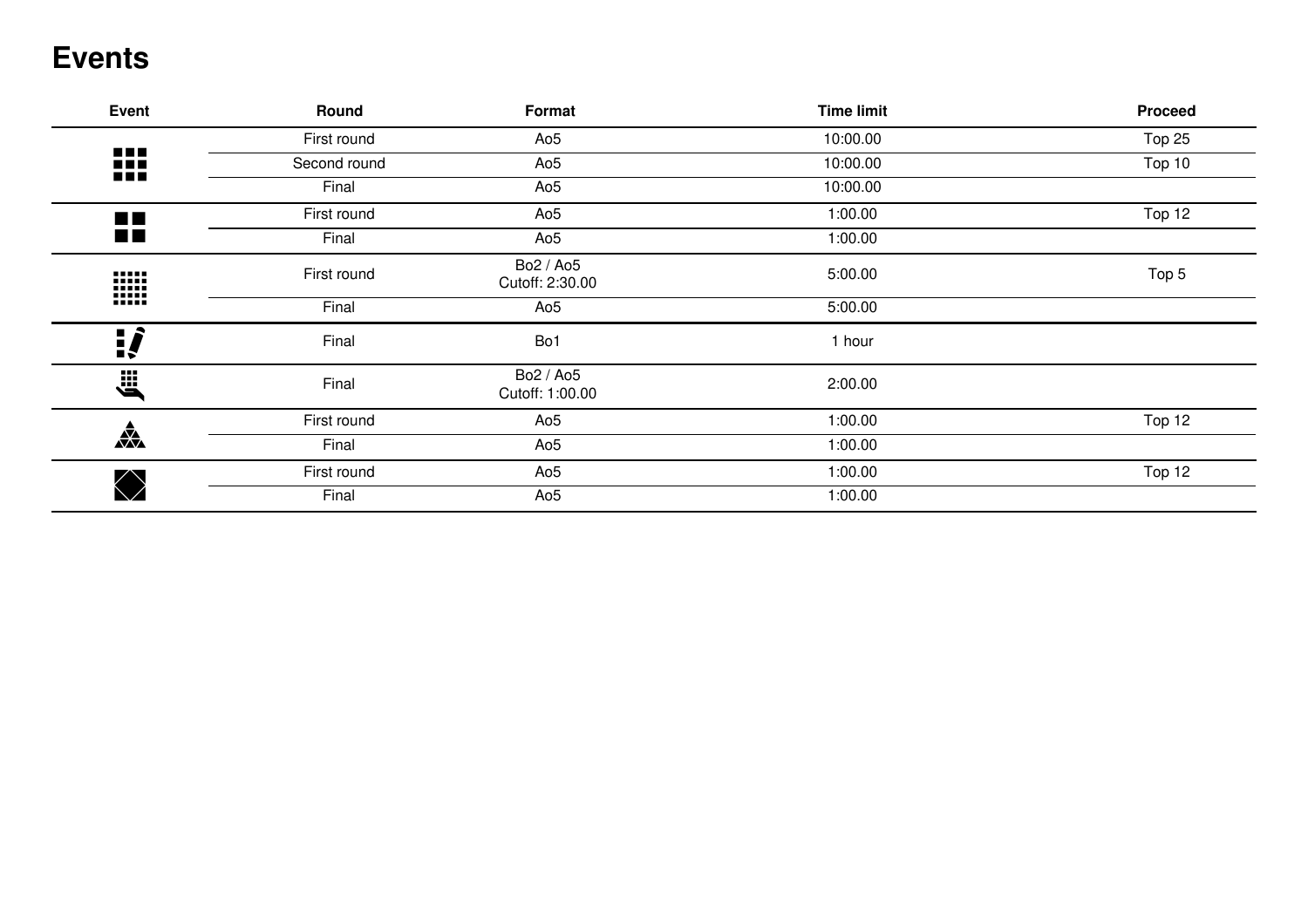# **Schedule for Saturday (April 06, 2019)**

| <b>Start</b> | End      |                                   | <b>Activity</b>                                            | <b>Format</b>                | <b>Time limit</b> | <b>Proceed</b> |
|--------------|----------|-----------------------------------|------------------------------------------------------------|------------------------------|-------------------|----------------|
| 09:00 AM     | 10:15 AM | ij                                | 3x3x3 Fewest Moves Final (Attempt 1)<br>The Youth Room     | Bo1                          | 1 hour            |                |
| 09:30 AM     | 10:15 AM |                                   | <b>Registration</b><br>The Fellowship Hall                 |                              |                   |                |
| 10:15 AM     | 10:30 AM |                                   | <b>Tutorial for new competitors</b><br>The Fellowship Hall |                              |                   |                |
| 10:30 AM     | 11:30 AM | <b>THE</b><br><b>THE</b>          | 2x2x2 Cube First round<br>The Fellowship Hall              | Ao <sub>5</sub>              | 1:00.00           | Top 12         |
| 11:30 AM     | 12:00 PM | -----<br>W                        | 5x5x5 Cube First round<br>The Fellowship Hall              | Bo2 / Ao5<br>Cutoff: 2:30.00 | 5:00.00           | Top 5          |
| 12:00 PM     | 12:45 PM |                                   | Lunch<br>The Fellowship Hall                               |                              |                   |                |
| 12:45 PM     | 02:00 PM | <b>.</b><br>m<br><b>REE</b>       | 3x3x3 Cube First round<br>The Fellowship Hall              | Ao <sub>5</sub>              | 10:00.00          | Top 25         |
| 02:00 PM     | 02:45 PM | $\bigotimes$                      | <b>Skewb First round</b><br>The Fellowship Hall            | Ao <sub>5</sub>              | 1:00.00           | Top 12         |
| 02:45 PM     | 03:45 PM | $\frac{1}{\sqrt{2}}$              | <b>Pyraminx First round</b><br>The Fellowship Hall         | Ao <sub>5</sub>              | 1:00.00           | Top 12         |
| 03:45 PM     | 04:15 PM | n n n<br><b>RRK</b><br><b>RED</b> | 3x3x3 Cube Second round<br>The Fellowship Hall             | Ao <sub>5</sub>              | 10:00.00          | Top 10         |
| 04:15 PM     | 05:00 PM | J.                                | 3x3x3 One-Handed Final<br>The Fellowship Hall              | Bo2 / Ao5<br>Cutoff: 1:00.00 | 2:00.00           |                |
| 05:00 PM     | 05:15 PM | $\bigotimes$                      | <b>Skewb Final</b><br>The Fellowship Hall                  | Ao <sub>5</sub>              | 1:00.00           |                |
| 05:00 PM     | 05:30 PM | W                                 | 5x5x5 Cube Final<br>The Fellowship Hall                    | Ao <sub>5</sub>              | 5:00.00           |                |
| 05:15 PM     | 05:30 PM | $\mathbf{A}$                      | <b>Pyraminx Final</b><br>The Fellowship Hall               | Ao <sub>5</sub>              | 1:00.00           |                |
| 05:30 PM     | 05:45 PM | <b>TIT</b><br><b>The Co</b>       | 2x2x2 Cube Final<br>The Fellowship Hall                    | Ao <sub>5</sub>              | 1:00.00           |                |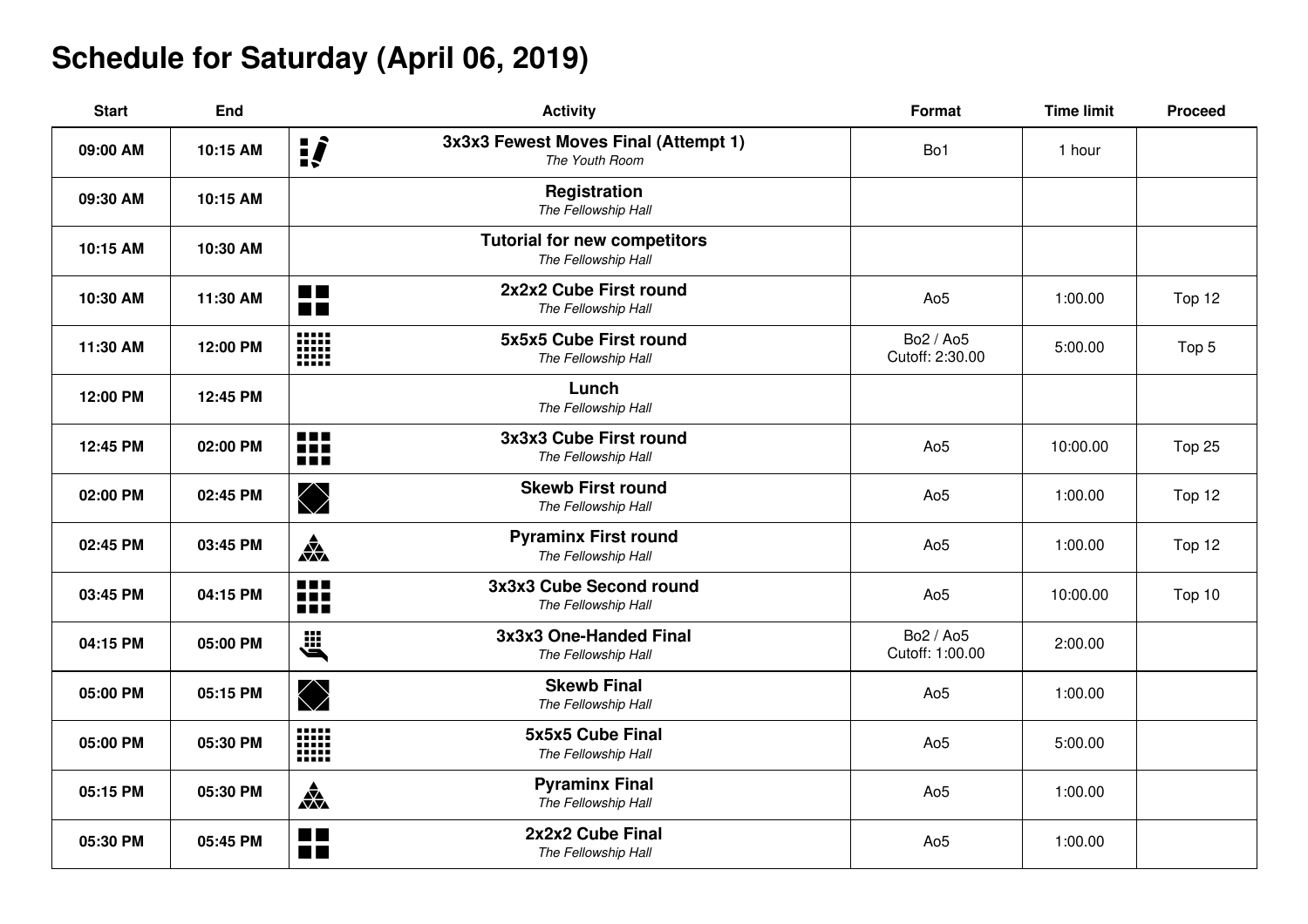| <b>Start</b> | End      | <b>Activity</b>                                                                  | Format | <b>Time limit</b> | Proceed |
|--------------|----------|----------------------------------------------------------------------------------|--------|-------------------|---------|
| 05:45 PM     | 06:00 PM | 3x3x3 Cube Final<br>n din<br><b>THE R</b><br>The Fellowship Hall<br><b>A A A</b> | Ao5    | 10:00.00          |         |